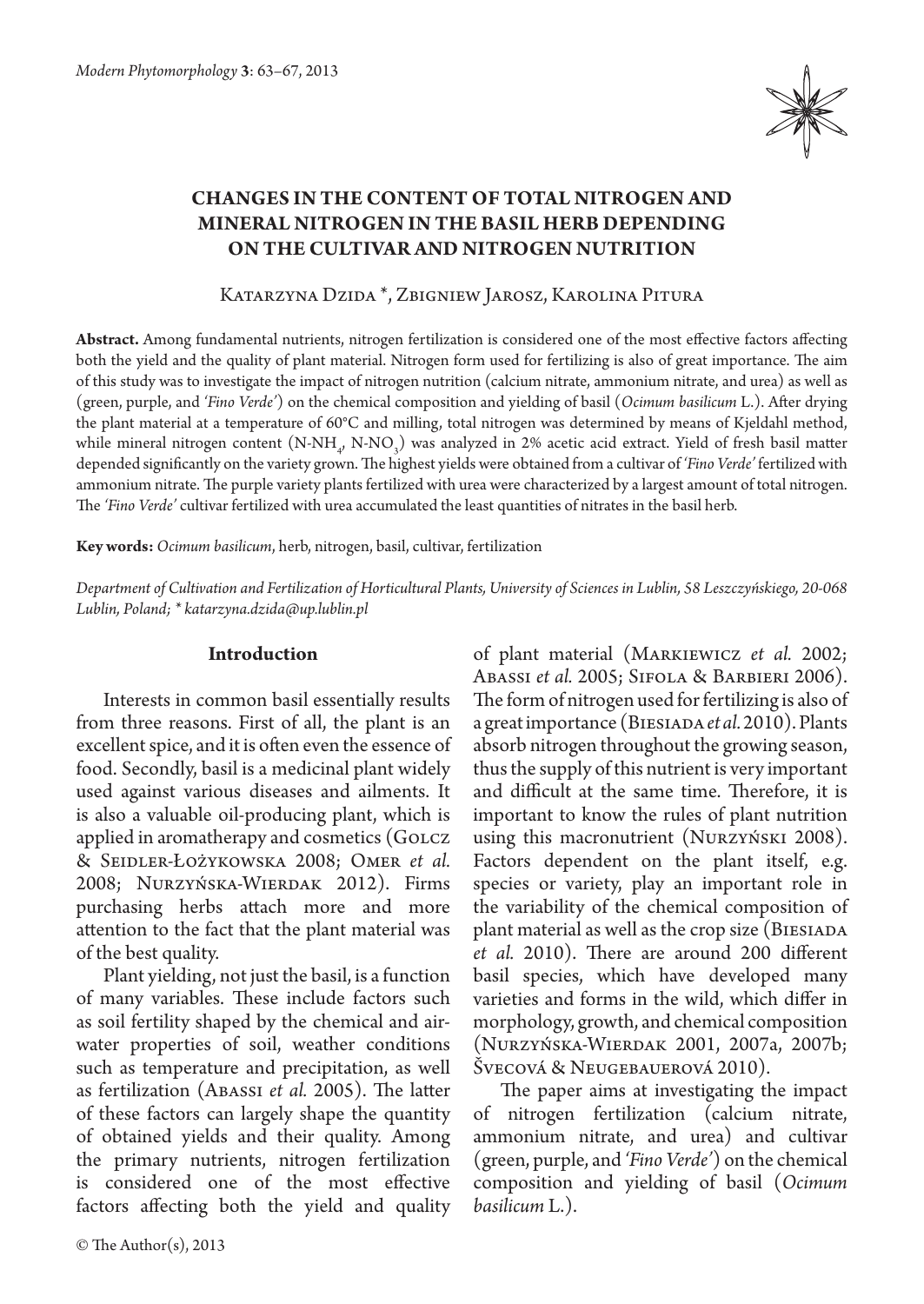| Cultivar                       | Nitrogen fertilizer             | Plant height (cm) | Plant unit weight<br>$(g \cdot plant^{-1})$ |
|--------------------------------|---------------------------------|-------------------|---------------------------------------------|
| Green                          | $Ca(NO_2)$ ,                    | 62,9              | 200,5                                       |
|                                | NH <sub>4</sub> NO <sub>3</sub> | 60,8              | 195,5                                       |
|                                | $CO(NH_2)$                      | 70,1              | 211,7                                       |
| Mean for green                 |                                 | 64,6              | 202,6                                       |
| Violet                         | $Ca(NO_3)$                      | 47,1              | 109,3                                       |
|                                | NH <sub>4</sub> NO <sub>3</sub> | 44,1              | 105,0                                       |
|                                | $CO(NH_2)$ ,                    | 48,5              | 110,3                                       |
| Mean for violet                |                                 | 46,6              | 108,2                                       |
| 'Fino verde'                   | $Ca(NO_2)$ ,                    | 60,4              | 273,0                                       |
|                                | $NH_{4}NO_{3}$                  | 61,1              | 286,3                                       |
|                                | $CO(NH_2)$                      | 61,5              | 255,8                                       |
| Mean for 'Fino verde'          |                                 | 61,0              | 271,7                                       |
| Mean for                       | $Ca(NO_2),$                     | 56,8              | 194,3                                       |
|                                | NH <sub>4</sub> NO <sub>3</sub> | 55,3              | 195,6                                       |
|                                | $CO(NH_2)$                      | 60,0              | 192,6                                       |
| LSD $\alpha=0.05$              |                                 |                   |                                             |
| cultivar                       |                                 | 2,274             | 22,492                                      |
| nitrogen fertilizer            |                                 | 2,274             | n.s.                                        |
| cultivar × nitrogen fertilizer |                                 | 5,271             | n.s.                                        |

**Table 1.** Effect of cultivar and nitrogen fertilizer on plant height and plant unit weight in basil herb.

### **Material and methods**

The study involving common basil (*Ocimum basilicum*) of green, purple, and *'Fino Verde'*  varieties were conducted in spring 2011 at the Department of Cultivation and Nutrition of Horticultural Plants, located in the experimental farm of the University of Life Sciences in Felin.

Basil plants were sown on 24<sup>th</sup> March, planted out on 7th April, while planted into their constant site on 22<sup>nd</sup> April. The experiment included a total of 90 plants and it was set up by means of complete randomization design in nine series in ten replicates, in which a single pot of  $2 \text{ dm}^3$ capacity with a single plant, was the replicate. The substrate was composed of peat with pH 4.5 acidity, which was limed using calcium carbonate up to pH 6.0. Following mineral fertilization was applied in the experiment  $(g \cdot dm^3)$ : 0.6 N as: calcium nitrate (15.5% N), ammonium nitrate (34% N), and urea (46% N), 0.5 P as granular triple superphosphate (20% P),

1.0 K as potassium sulfate (42% K), and 0.4 Mg in the form of magnesium sulfate (15.6% Mg). A full dose of phosphorus and microelements as well as ¼ dose of nitrogen, potassium, and magnesium was used prior to basil planting. Other rates of nutrients (N, K, Mg) were applied as post-crop in three doses in following terms:  $4<sup>th</sup>$  May, 19<sup>th</sup> May, and 1<sup>st</sup> June. Plants were watered depending on a temperature inside the greenhouse.

At the time of experiment liquidation, the plant height was measured and aboveground parts of basil were weighed thus determining the yield of fresh matter. After drying the plant material at 60°C temperature and grinding, total nitrogen content was determined by means of Kjeldahl method in Kjeltec 2002 Distilling System Unit. The content of mineral nitrogen in forms of N-NH<sub>4</sub> and N-NO<sub>3</sub> in plant material was determined in 2% acetic acid extract by distillation due to Bremner method with modification by Starck (Nowosielski 1988).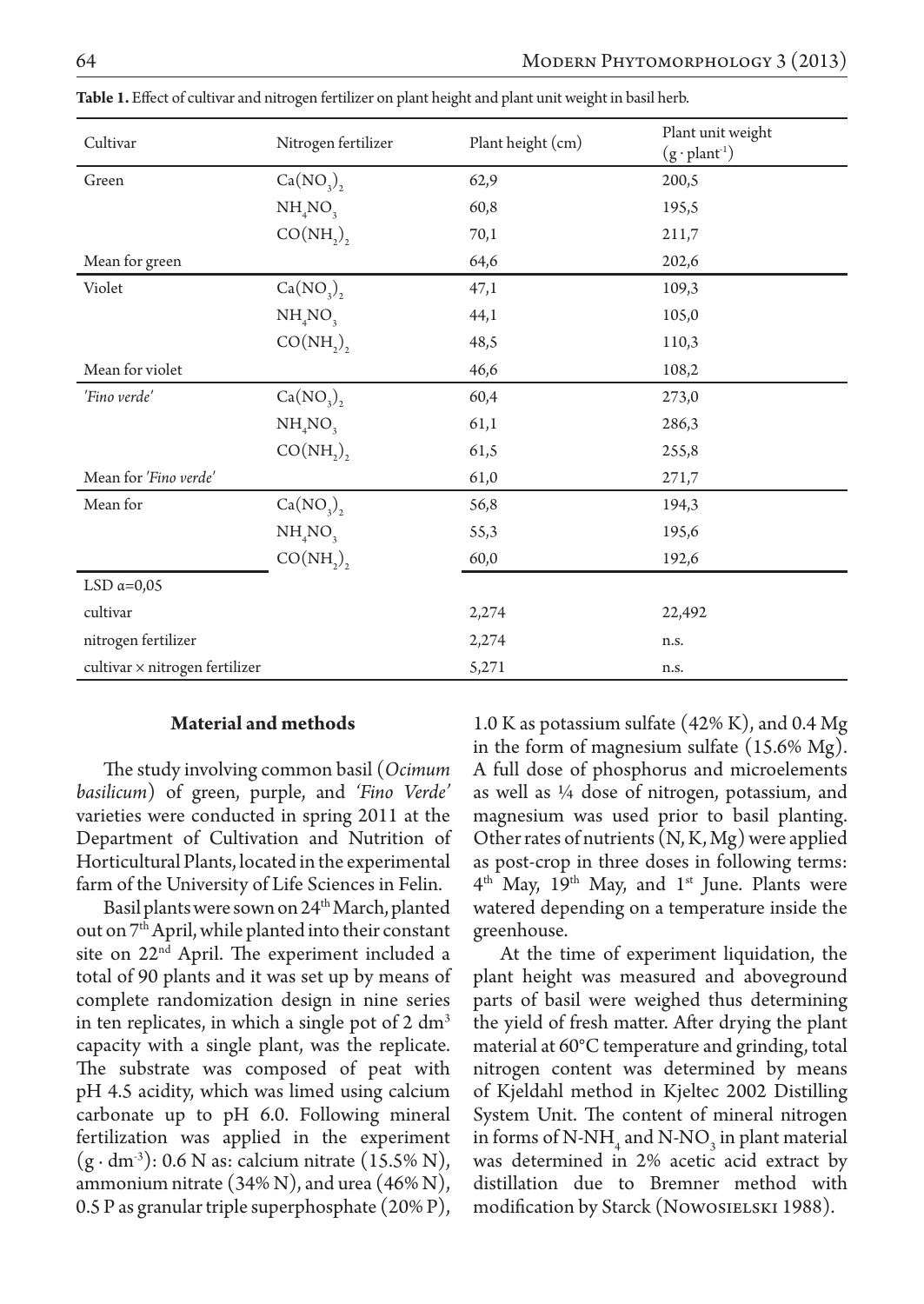Achieved results of fresh matter yields and plant height were statistically processed applying variance analysis and mean values, as well as indicating the significance of differences by means of Tukey test at a significance level of  $\alpha = 0.05$ .

# **Results and discussion**

The experiment with common basil yielded some interesting results upon the effects of different forms of nitrogen on the development of selected cultivars of basil.

Studies indicated that the yield of crops depended on the cultivar grown. The highest weight of fresh matter was produced by *'Fino Verde'* cultivar, whereas the lowest – purple cultivar (Tab. 1).

Švecová & Neugebauerová (2010) in their experiment also demonstrated a significant effect of a cultivar on the yield size. The experiment included 34 cultivars. Among all studied cultivars, *'Fino Verde'* produced the highest fresh matter weight. The impact of a basil cultivar on its yield was also confirmed by experiments of Golcz *et al.* (2006), Nurzyński-Wierdak (2007b), and Nurzyńska-Wierdak *et al.* (2011a). Although the statistical analysis showed no significant effect of nitrogen forms on the basil yield, there was a difference in the yield between the cultivar grown and a form of nitrogen used. In objects, where green cultivar plants fertilized with urea were grown, a yield of 211.7 g ⋅ plant<sup>-1</sup> was obtained. In the case of ammonium nitrate fertilization, the yield was lower and amounted to 195.5  $g \cdot$  plant<sup>-1</sup>. A converse situation was recorded in the study upon the *'Fino Verde'*  cultivar. Plants fertilized with urea produced the lowest yield  $(255.8 \text{ g} \cdot \text{plant}^{-1})$  and those treated with ammonium nitrate - the highest yield (286.3 g ∙ plant-1). Omer *et al.* (2008) performed an experiment, in which American basil (*Ocimum americanum L.*) was grown in two vegetation cycles and fertilized in three different nitrogen fertilizers: ammonium sulfate, ammonium nitrate, and urea. In both seasons, the total yield of herb, after using ammonium sulfate, exceeded the yield obtained after ammonium nitrate and urea application. The effect of ammonium nitrate and urea on fresh matter yield was not univocal, as higher yield was achieved using ammonium nitrate in the first growing season, while the use of urea in the second period influenced on the higher yield of herb. The experiment carried out by  $Dz<sub>1</sub>(2011)$  on the effect of calcium nitrate, ammonium nitrate, and urea on common basil did not show any effect of nitrogen forms applied on the yield of fresh herb. Only cultivar remarkably differentiated the yield of fresh matter.

The determinations show that both the cultivar, the nitrogen form, and the correlation between these factors had a significant impact on the basil plant height. The studies revealed that green cultivar was the highest of three tested basil cultivars, while purple one was the shortest. Similar results were obtained by DIZDA (2011), when examining the impact of the type of nitrogen fertilizer on plant height of different basil cultivars. The influence of basil cultivar on its height was also demonstrated in experiments of other authors (Nurzyńska-Wierdak 2007b; Švecová & Neugebauerová 2010). In own study, the green cultivar fertilized with urea was the tallest. Plants treated with ammonium nitrate were the shortest of all green basil nutrition combinations. In the case of a purple cultivar, the effect of fertilizers on the plant height was the same. The least noticeable effect of the nitrogen form on the basil height was recorded for *'Fino Verde'*. Dzipa (2011) achieved different results, because plants fertilized with calcium nitrate were the tallest, while those treated with urea reached the smallest height. In another experiment, ADLER *et al.* (1989) showed that basil fertilized with ammonium form of nitrogen was shorter than that treated with nitrates.

Results from the analyses clearly show the relationship between the cultivar and forms of nitrogen vs. nitrate accumulation in plant material (Fig. 1). Most of N-NO<sub>3</sub> is contained at plants fertilized with calcium nitrate, especially the purple cultivar (1.04% DM). The lowest proportions of nitrates were accumulated by basil plants treated with urea, especially *'Fino Verde'* (0.02% DM) and green basil cultivar. Total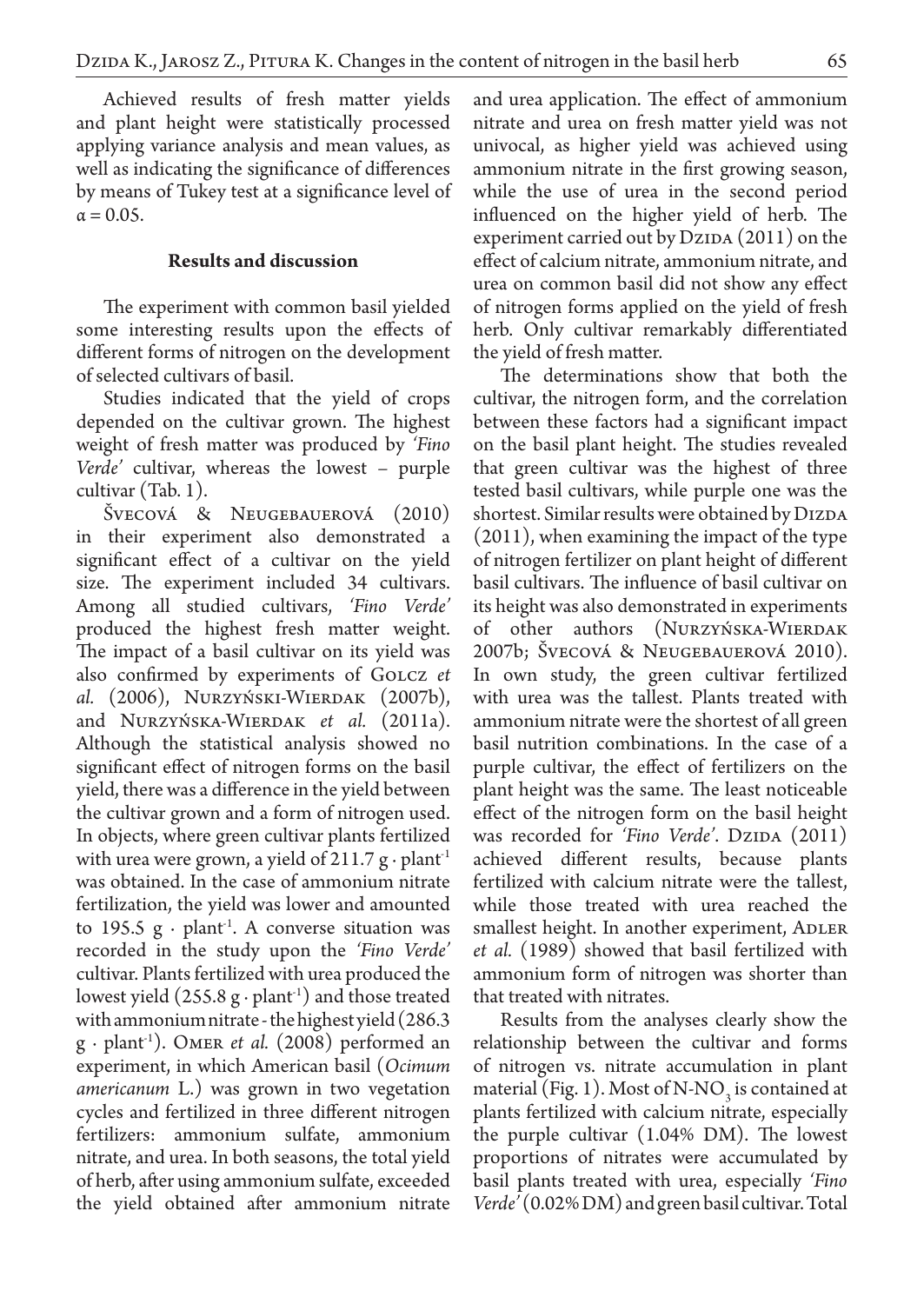

Fig. 1. Effect of cultivar and nitrogen fertilizer on content N-NO<sub>3</sub> and N-total in basil herb.

nitrogen content was mainly dependent on the cultivar. As in the case of nitrates accumulation, the largest quantities of nitrogen were found in purple cultivar, whereas the lowest in *'Fino verde'.* A significant impact of a cultivar on the total nitrogen content was recorded in the study by Dzipa (2010). Experiment conducted by Nurzyńska-Wierdak *et al.* (2011a, 2011b) revealed the relationship between the cultivar grown vs. nitrates and total nitrogen content in the plant. The *'Opal'* cultivar was characterized by the largest amount of total nitrogen and  $N-NO_3$  in plant material. Analysis of the research by Golcz *et al.* (2006), involving also *'Opal'* cultivar, indicates the highest total nitrogen content of all tested basil cultivars. It was demonstrated in numerous studies that the use of fertilizers containing  $N-NO_3$  resulted in an increase in the nitrate concentration at basil and other herb plants. Halva & Puukla (1987) found the highest concentration of nitrates in basil herb after the application of calcium nitrate.

Similar relationship was reported by Tesi *et al.* (1995). Applying ammonium sulfate resulted in the nitrate content in the herb half of that when calcium nitrate was used. DZIDA (2011) found that tested nitrogen fertilizers differentiated the concentration of nitrate at basil plants. The highest nitrate content was determined in the herb plants fertilized with ammonium nitrate, lower due to calcium nitrate,

and the lowest nitrate content was recorded in basil herbs treated with urea.

#### **Conclusions**

1. Basil fresh weight yield depended significantly on the cultivar grown. The highest yields were obtained from *'Fino Verde'* cultivar fertilized with ammonium nitrate.

2. The purple basil cultivar treated with urea was characterized by the largest amount of total nitrogen.

3. *'Fino Verde'* cultivar fertilized with urea accumulated the lowest quantities of nitrates in the basil herb.

### **References**

- **Abassi M.K., Kazmi M., Hassan F. 2005.** Nitrogen use efficiency and herbage production of an established grass sward in relation to moisture and nitrogen fertilization. *J. Plant Nutrition* **28 (10)**: 1693–1708.
- **Adler P.R., Simon J.E., Wilcox G.E. 1989.** Nitrogen form alters sweet basil growth and essential oil content and composition. *Hort. Science* **24**: 789–790.
- **Biesiada A., Kucharska A., Sokół-Łętowska A. 2010.** Wpływ nawożenia azotem i terminu zbioru na skład chemiczny i aktywność antyoksydacyjną bazylii pospolitej (*Ocimum basilicum* L.). *Proekologiczna uprawa warzyw – problemy i perspektywy (Ogólnopolska Konferencja Naukowa pod patronatem Ministra Rolnictwa i Rozwoju Wsi, Siedlce, 24-25 czerwca 2010 r.)*: 34–35.